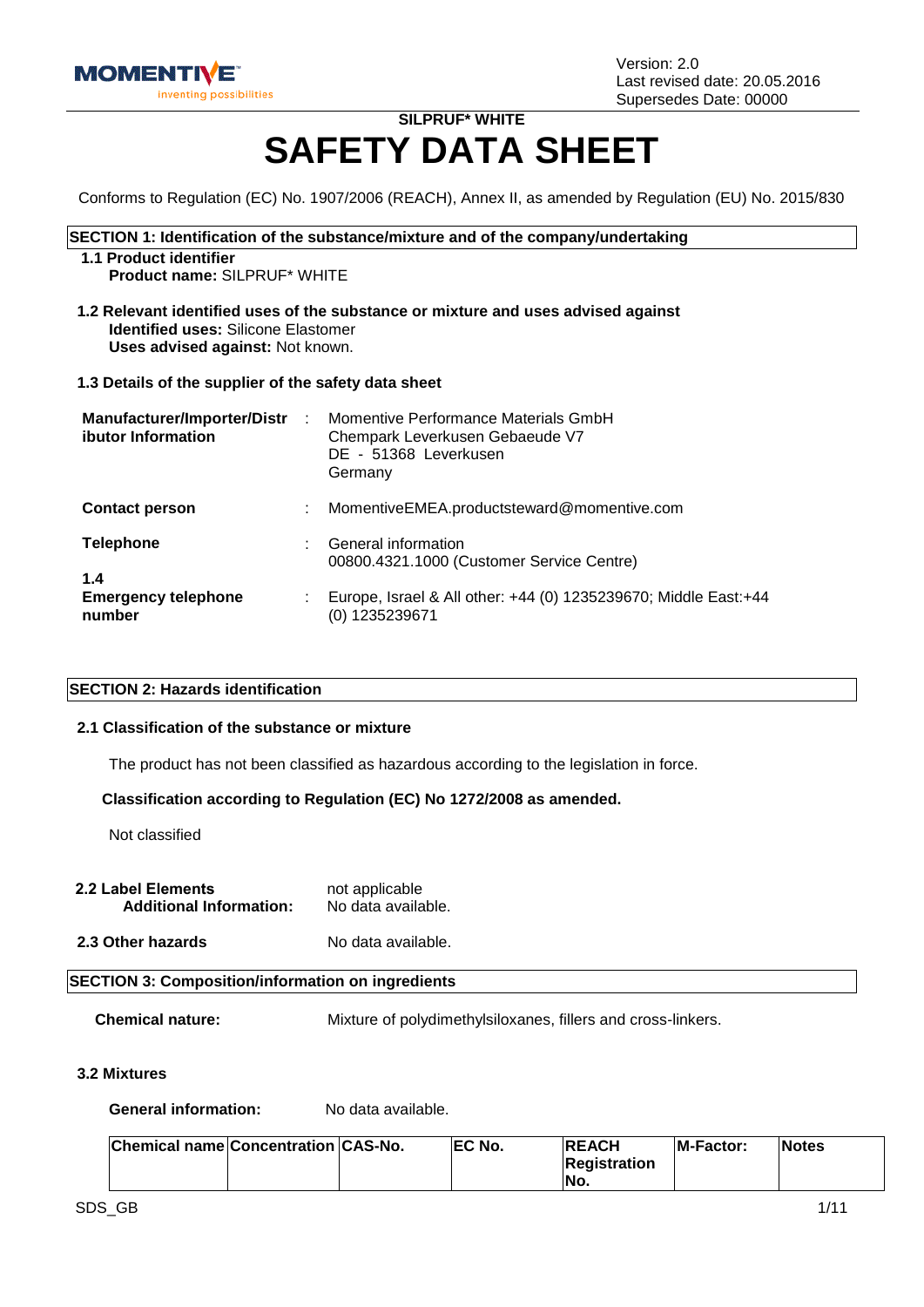

Version: 2.0 Last revised date: 20.05.2016 Supersedes Date: 00000

# **SILPRUF\* WHITE**

| <b>CALCIUM</b> | $20 - 50\%$ | 1317-65-3  | 215-279-6 | No data     | No data    | # |
|----------------|-------------|------------|-----------|-------------|------------|---|
| CARBONATE      |             |            |           | available.  | available. |   |
| Titanium       | - <5%       | 13463-67-7 | 236-675-5 | $01 -$      | No data    | # |
| Dioxide        |             |            |           | 2119489379- | available. |   |
|                |             |            |           | 17-XXXX     |            |   |

\* All concentrations are percent by weight unless ingredient is a gas. Gas concentrations are in percent by volume.

# # This substance has workplace exposure limit(s).

PBT: persistent, bioaccumulative and toxic substance.

vPvB: very persistent and very bioaccumulative substance.

#### **Classification**

| <b>Chemical name</b>     | <b>Classification</b> | lNotes |
|--------------------------|-----------------------|--------|
| <b>CALCIUM CARBONATE</b> | No data available.    |        |
| <b>Titanium Dioxide</b>  | No data available.    |        |

CLP: Regulation No. 1272/2008.

**4.1 Description of first aid measures**

## **SECTION 4: First aid measures**

| <b>Inhalation:</b>                                                     | No data available.                                                                                                                                                                                     |
|------------------------------------------------------------------------|--------------------------------------------------------------------------------------------------------------------------------------------------------------------------------------------------------|
| Eye contact:                                                           | Rinse the eye with water immediately. If eye irritation persists: Get medical<br>advice/attention.                                                                                                     |
| <b>Skin Contact:</b>                                                   | After contact with skin, remove product mechanically. Wash area with soap<br>and water.                                                                                                                |
| Ingestion:                                                             | Rinse mouth. Do NOT induce vomiting. Consult a physician for specific<br>advice.                                                                                                                       |
| 4.2 Most important symptoms<br>and effects, both acute and<br>delayed: | No data available.                                                                                                                                                                                     |
| Hazards:                                                               | 4.3 Indication of any immediate medical attention and special treatment needed<br>No data available.                                                                                                   |
| <b>Treatment:</b>                                                      | No data available.                                                                                                                                                                                     |
| <b>SECTION 5: Firefighting measures</b>                                |                                                                                                                                                                                                        |
| <b>General Fire Hazards:</b>                                           | Use standard firefighting procedures and consider the hazards of other<br>involved materials. Prevent runoff from fire control or dilution from entering<br>streams, sewers, or drinking water supply. |
| 5.1 Extinguishing media<br><b>Suitable extinguishing</b><br>media:     | All standard extinguishing agents are suitable.                                                                                                                                                        |
| <b>Unsuitable extinguishing</b><br>media:                              | Do not use water jet.                                                                                                                                                                                  |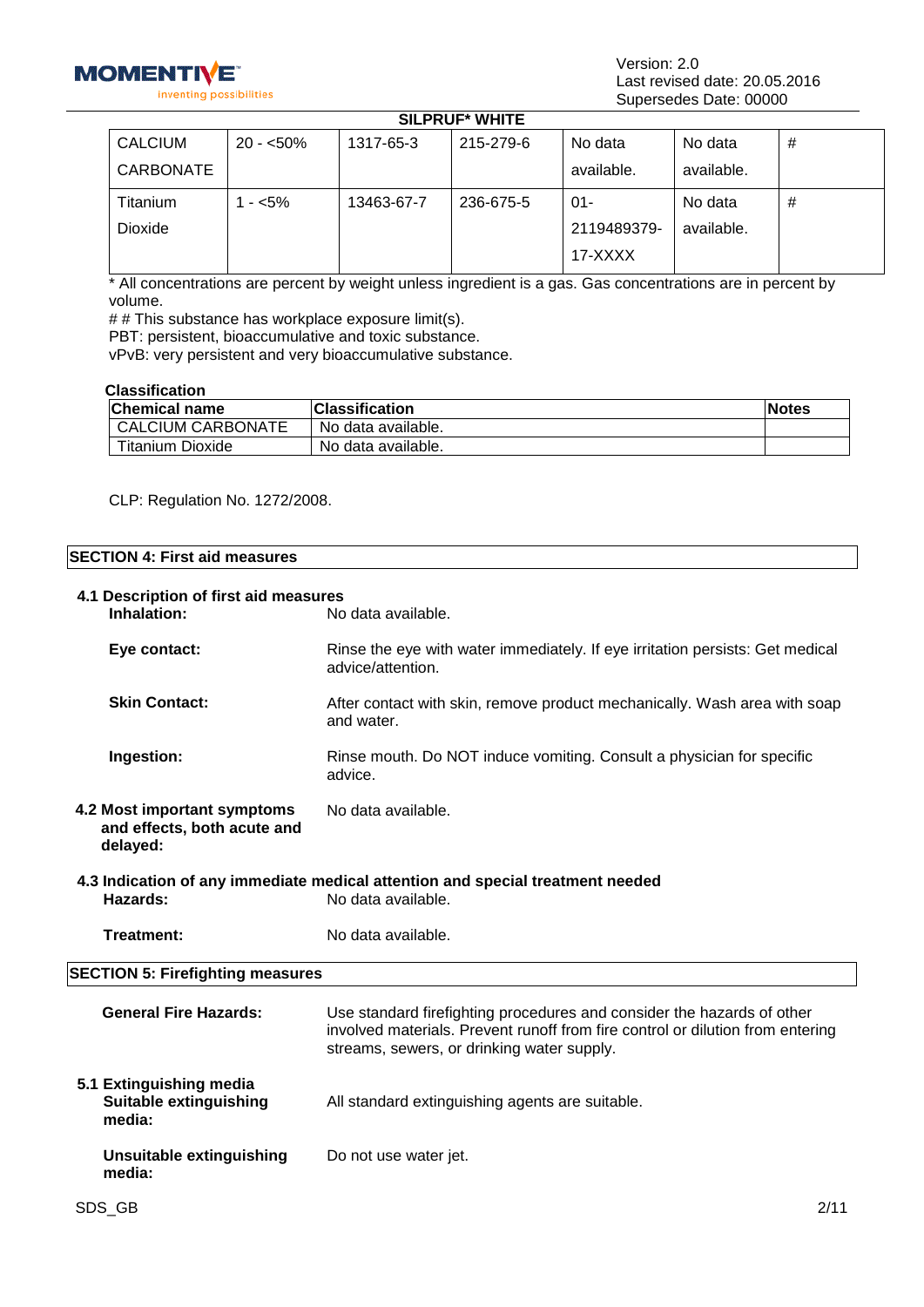

| <b>SILPRUF* WHITE</b>                                                          |                                                                                                   |  |  |  |
|--------------------------------------------------------------------------------|---------------------------------------------------------------------------------------------------|--|--|--|
| 5.2 Special hazards arising<br>from the substance or<br>mixture:               | No data available.                                                                                |  |  |  |
| 5.3 Advice for firefighters<br><b>Special fire fighting</b><br>procedures:     | No data available.                                                                                |  |  |  |
| <b>SECTION 6: Accidental release measures</b>                                  |                                                                                                   |  |  |  |
| 6.1 Personal precautions,<br>protective equipment and<br>emergency procedures: | Provide adequate ventilation. Use personal protective equipment.                                  |  |  |  |
| <b>6.2 Environmental Precautions:</b>                                          | Do not allow runoff to sewer, waterway or ground.                                                 |  |  |  |
| 6.3 Methods and material for<br>containment and cleaning<br>up:                | Use mechanical handling equipment. Shovel up and place in a container for<br>salvage or disposal. |  |  |  |
| 6.4 Reference to other<br>sections:                                            | No data available.                                                                                |  |  |  |
| <b>SECTION 7: Handling and storage:</b>                                        |                                                                                                   |  |  |  |
| 7.1 Precautions for safe<br>handling:                                          | Methanol is formed during processing. Wear appropriate personal<br>protective equipment.          |  |  |  |
| 7.2 Conditions for safe storage,<br>including any<br>incompatibilities:        | Keep container tightly closed in a cool, well-ventilated place.                                   |  |  |  |
|                                                                                |                                                                                                   |  |  |  |

**7.3 Specific end use(s):** No data available.

## **SECTION 8: Exposure controls/personal protection**

## **8.1 Control Parameters**

| <b>Occupational Exposure Limits</b>     |            |                              |                                                        |  |  |
|-----------------------------------------|------------|------------------------------|--------------------------------------------------------|--|--|
| <b>Chemical name</b>                    | type       | <b>Exposure Limit Values</b> | <b>Source</b>                                          |  |  |
| CALCIUM CARBONATE -<br>Inhalable dust.  | <b>TWA</b> | 10 mg/m $3$                  | UK. EH40 Workplace Exposure Limits (WELs)<br>(12 2011) |  |  |
| CALCIUM CARBONATE -<br>Respirable dust. | <b>TWA</b> | $4 \text{ mg/m}$             | UK. EH40 Workplace Exposure Limits (WELs)<br>(12 2011) |  |  |
| CALCIUM CARBONATE -<br>Respirable.      | <b>TWA</b> | $4 \text{ mg/m}$ 3           | UK. EH40 Workplace Exposure Limits (WELs)<br>(12 2011) |  |  |
| CALCIUM CARBONATE -<br>Inhalable        | <b>TWA</b> | $10 \text{ mg/m}$            | UK. EH40 Workplace Exposure Limits (WELs)<br>(12 2011) |  |  |
| Titanium Dioxide - Inhalable            | <b>TWA</b> | $10 \text{ mg/m}$            | UK. EH40 Workplace Exposure Limits (WELs)<br>(12 2011) |  |  |
| Titanium Dioxide -<br>Respirable.       | <b>TWA</b> | $4 \text{ mg/m}$ 3           | UK. EH40 Workplace Exposure Limits (WELs)<br>(12 2011) |  |  |

## **Biological Limit Values**

None.

## **8.2 Exposure controls**

## **Appropriate Engineering Controls:**

No data available.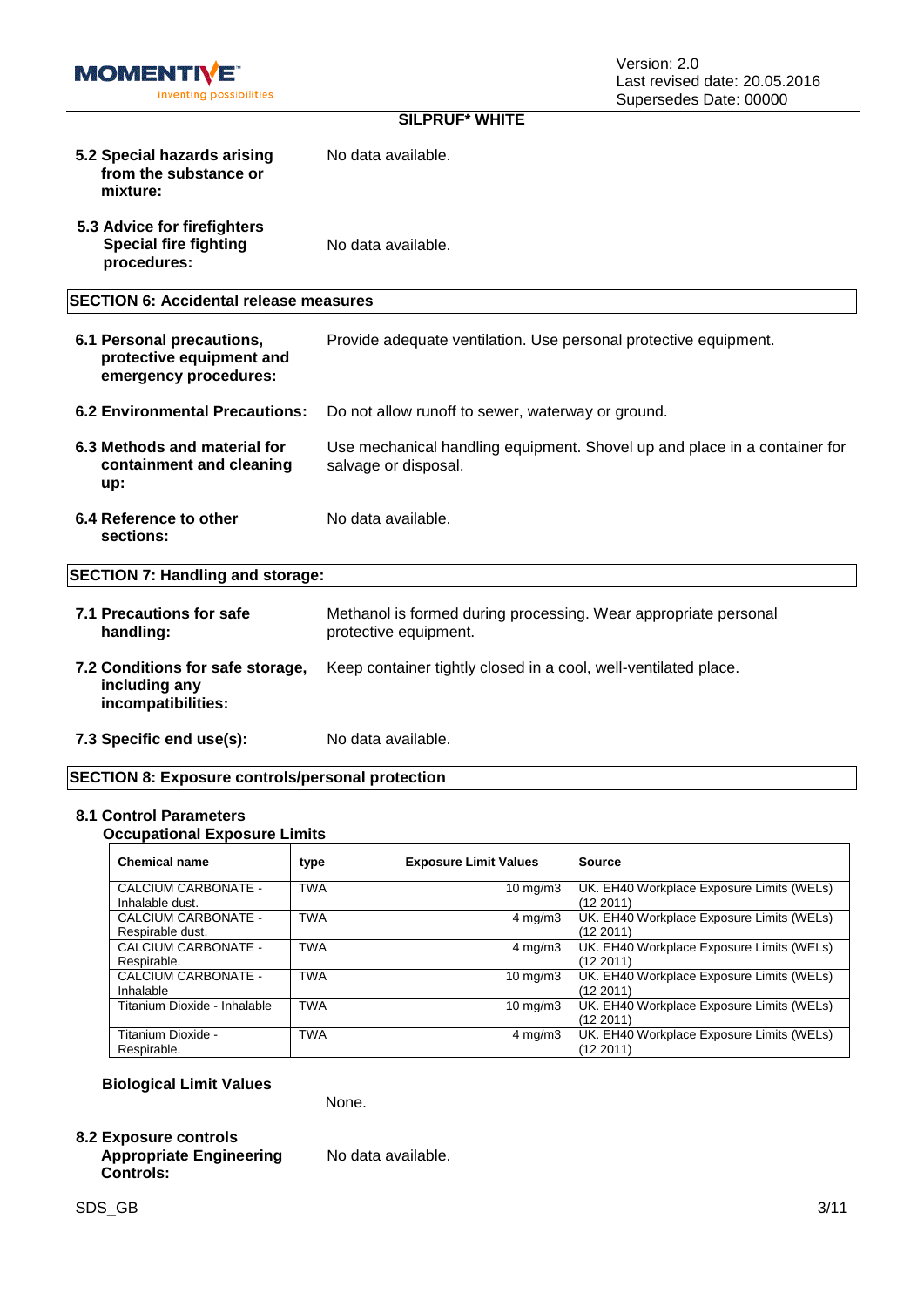

Version: 2.0 Last revised date: 20.05.2016 Supersedes Date: 00000

## **SILPRUF\* WHITE**

| JILFNUI WIIIL                                                         |                                                                                                                                                                                               |  |  |
|-----------------------------------------------------------------------|-----------------------------------------------------------------------------------------------------------------------------------------------------------------------------------------------|--|--|
| Individual protection measures, such as personal protective equipment |                                                                                                                                                                                               |  |  |
| <b>General information:</b>                                           | Wear suitable gloves and eye/face protection.                                                                                                                                                 |  |  |
| <b>Eye/face protection:</b>                                           | Safety glasses with side-shields conforming to EN166                                                                                                                                          |  |  |
| <b>Skin protection</b><br><b>Hand Protection:</b>                     | Advice: There is no risk to health due to contact with the chemical. Use<br>hand protection to prevent mechanically injuries.                                                                 |  |  |
| Other:                                                                | No data available.                                                                                                                                                                            |  |  |
| <b>Respiratory Protection:</b>                                        | No data available.                                                                                                                                                                            |  |  |
| Hygiene measures:                                                     | Provide adequate ventilation. Observe good industrial hygiene practices.<br>Avoid contact with eyes, skin, and clothing. Wash hands after handling.<br>When using do not eat, drink or smoke. |  |  |
| <b>Environmental Controls:</b>                                        | No data available.                                                                                                                                                                            |  |  |

#### **SECTION 9: Physical and chemical properties**

#### **9.1 Information on basic physical and chemical properties**

| Appearance                                          |                                                     |
|-----------------------------------------------------|-----------------------------------------------------|
| <b>Physical state:</b>                              | solid                                               |
| Form:                                               | Paste                                               |
| Color:                                              | White                                               |
| Odor:                                               | Sweet                                               |
| <b>Odor Threshold:</b>                              | No data available.                                  |
| pH:                                                 | No data available.                                  |
| <b>Melting Point:</b>                               | No data available.                                  |
| <b>Boiling Point:</b>                               | No data available.                                  |
| <b>Flash Point:</b>                                 | $> 93.3$ °C (estimated)                             |
| <b>Evaporation Rate:</b>                            | No data available.                                  |
| Flammability (solid, gas):                          | No data available.                                  |
| Flammability Limit - Upper (%):                     | No data available.                                  |
| Flammability Limit - Lower (%):                     | No data available.                                  |
| Vapor pressure:                                     | not applicable                                      |
| Vapor density (air=1):                              | No data available.                                  |
| Density:                                            | ca. 1,4 g/cm3                                       |
| <b>Relative density:</b>                            | No data available.                                  |
| Solubility(ies)                                     |                                                     |
| <b>Solubility in Water:</b>                         | Insoluble                                           |
| Solubility (other):                                 | No data available.                                  |
| Partition coefficient (n-octanol/water) Log<br>Pow: | No data available.                                  |
| <b>Autoignition Temperature:</b>                    | No data available.                                  |
| <b>Decomposition Temperature:</b>                   | No decomposition if stored and applied as directed. |
| SADT:                                               | No data available.                                  |
| Viscosity, dynamic:                                 | No data available.                                  |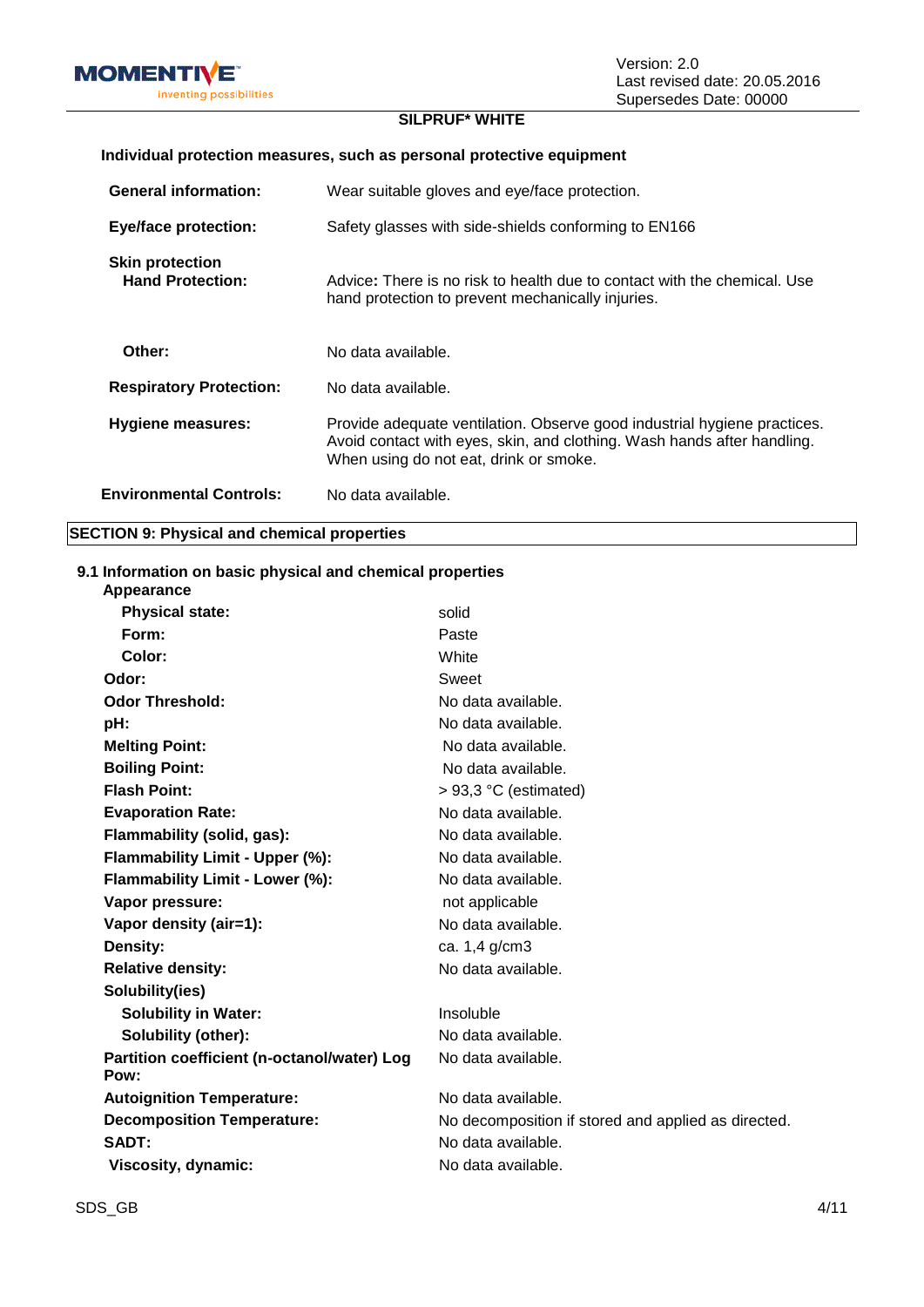

**Explosive properties:** No data available. **Oxidizing properties:** No data available.

**SILPRUF\* WHITE Viscosity, kinematic:**  $> 20,5$  mm2/s (40 °C)

| <b>SECTION 10: Stability and reactivity</b>                |                                                                                                                                                                                                    |  |  |
|------------------------------------------------------------|----------------------------------------------------------------------------------------------------------------------------------------------------------------------------------------------------|--|--|
| 10.1 Reactivity:                                           | No data available.                                                                                                                                                                                 |  |  |
| 10.2 Chemical Stability:                                   | No decomposition if stored and applied as directed.                                                                                                                                                |  |  |
| 10.3 Possibility of hazardous<br>reactions:                | No data available.                                                                                                                                                                                 |  |  |
| 10.4 Conditions to avoid:                                  | Reacts with water liberating small amounts of methanol.                                                                                                                                            |  |  |
| 10.5 Incompatible Materials:                               | No data available.                                                                                                                                                                                 |  |  |
| 10.6 Hazardous Decomposition<br><b>Products:</b>           | Carbon oxides Oxides of silicon. Measurements at temperatures above<br>150°C in presence of air (oxygen) have shown that small amounts of<br>formaldehyde are formed due to oxidative degradation. |  |  |
| <b>SECTION 11: Toxicological information</b>               |                                                                                                                                                                                                    |  |  |
| <b>General information:</b>                                | Our Experience shows that our Silicone Elastomer products can be handled<br>without risk to health if used properly and if the usual precautions for<br>industrial hygiene are observed.           |  |  |
| Information on likely routes of exposure<br>Inhalation:    | No data available.                                                                                                                                                                                 |  |  |
| Ingestion:                                                 | No data available.                                                                                                                                                                                 |  |  |
| <b>Skin Contact:</b>                                       | No data available.                                                                                                                                                                                 |  |  |
| Eye contact:                                               | No data available.                                                                                                                                                                                 |  |  |
| 11.1 Information on toxicological effects                  |                                                                                                                                                                                                    |  |  |
| <b>Acute toxicity</b>                                      |                                                                                                                                                                                                    |  |  |
| Oral<br><b>Product:</b><br><b>Specified substance(s)</b>   | Not classified for acute toxicity based on available data.                                                                                                                                         |  |  |
| <b>CALCIUM CARBONATE</b><br><b>Titanium Dioxide</b>        | No data available.<br>LD 50 (Rat): > 10.000 mg/kg                                                                                                                                                  |  |  |
| <b>Dermal</b><br><b>Product:</b><br>Specified substance(s) | Not classified for acute toxicity based on available data.                                                                                                                                         |  |  |
| <b>CALCIUM</b><br><b>CARBONATE</b>                         | No data available.                                                                                                                                                                                 |  |  |
| <b>Titanium Dioxide</b>                                    | LD 50 (Rabbit): $> 10.000$ mg/kg                                                                                                                                                                   |  |  |
| <b>Inhalation</b><br><b>Product:</b>                       | Not classified for acute toxicity based on available data.                                                                                                                                         |  |  |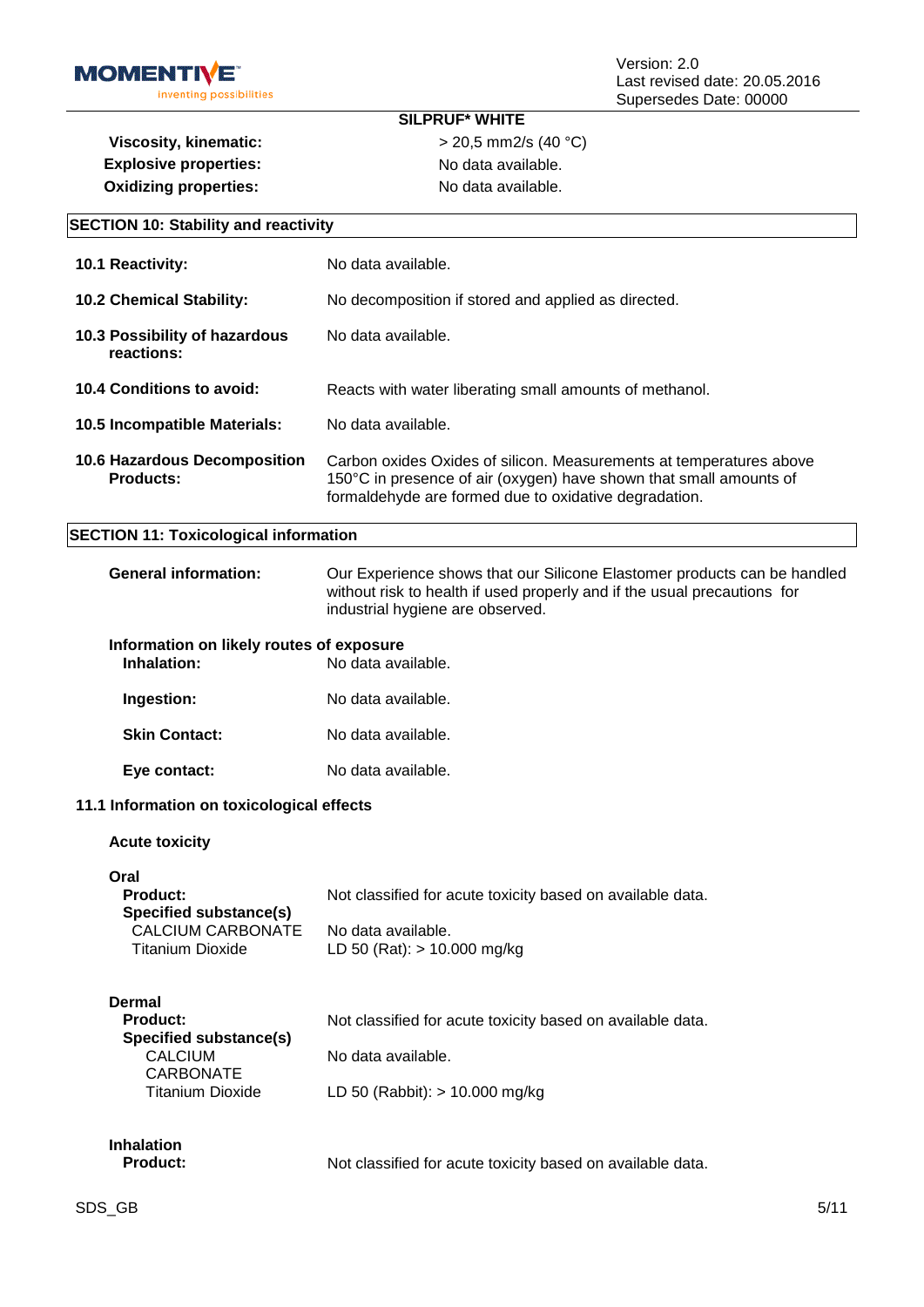

## **SILPRUF\* WHITE**

| Specified substance(s)<br><b>CALCIUM CARBONATE</b><br><b>Titanium Dioxide</b>           | No data available.<br>LC50 (Rat, 4 h): $> 6.8$ mg/ |
|-----------------------------------------------------------------------------------------|----------------------------------------------------|
| <b>Repeated dose toxicity</b><br><b>Product:</b><br><b>Specified substance(s)</b>       | No data available.                                 |
| <b>CALCIUM CARBONATE</b><br><b>Titanium Dioxide</b>                                     | No data available.<br>No data available.           |
| <b>Skin Corrosion/Irritation:</b><br><b>Product:</b>                                    | No data available.                                 |
| <b>Specified substance(s)</b><br><b>CALCIUM</b><br><b>CARBONATE</b>                     | No data available.                                 |
| <b>Titanium Dioxide</b>                                                                 | No data available.                                 |
| <b>Serious Eye Damage/Eye</b>                                                           |                                                    |
| <b>Irritation:</b><br><b>Product:</b>                                                   | No data available.                                 |
| <b>Specified substance(s)</b><br><b>CALCIUM</b>                                         | No data available.                                 |
| <b>CARBONATE</b><br><b>Titanium Dioxide</b>                                             | No eye irritation                                  |
| <b>Respiratory or Skin</b><br>Sensitization:<br><b>Product:</b>                         | No data available.                                 |
| Specified substance(s)<br><b>CALCIUM</b><br><b>CARBONATE</b><br><b>Titanium Dioxide</b> | No data available.<br>negative                     |
| <b>Germ Cell Mutagenicity</b>                                                           |                                                    |
| In vitro                                                                                |                                                    |
| Product:                                                                                | No data available.                                 |
| <b>Specified substance(s)</b><br><b>CALCIUM CARBONATE</b><br><b>Titanium Dioxide</b>    | No data available.<br>No data available.           |
| In vivo<br><b>Product:</b>                                                              | No data available.                                 |
| <b>Specified substance(s)</b><br><b>CALCIUM CARBONATE</b><br><b>Titanium Dioxide</b>    | No data available.<br>No data available.           |
| <b>Carcinogenicity</b><br><b>Product:</b>                                               | No data available.                                 |
| Specified substance(s)<br><b>CALCIUM CARBONATE</b><br><b>Titanium Dioxide</b>           | No data available.<br>No data available.           |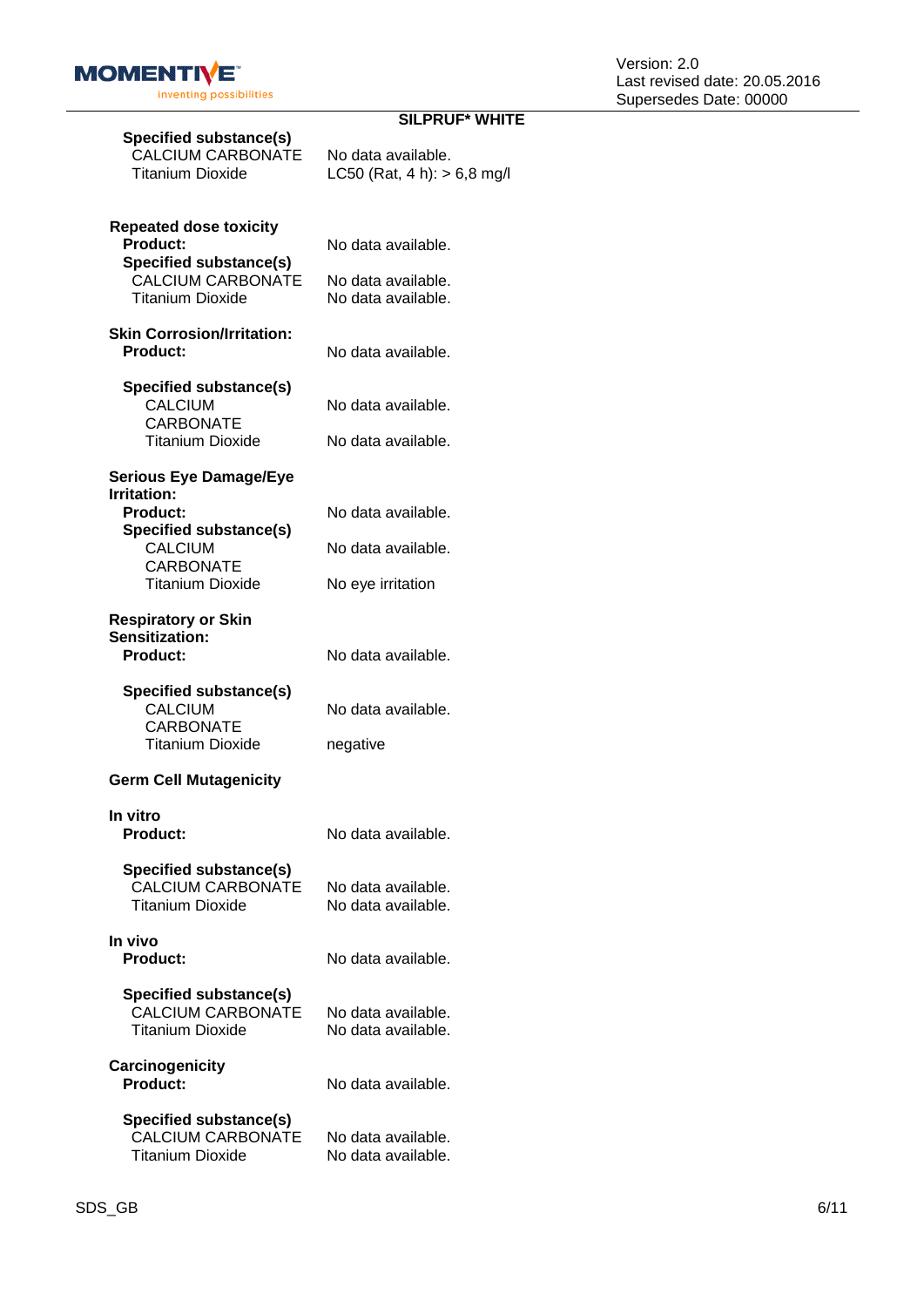

|                                                                               | <b>SILPRUF* WHITE</b>                    |
|-------------------------------------------------------------------------------|------------------------------------------|
| <b>Reproductive toxicity</b><br>Product:                                      | No data available.                       |
| Specified substance(s)<br><b>CALCIUM CARBONATE</b><br><b>Titanium Dioxide</b> | No data available.<br>No data available. |
| Specific Target Organ Toxicity - Single Exposure<br>Product:                  | No data available.                       |
| Specified substance(s)<br><b>CALCIUM CARBONATE</b><br>Titanium Dioxide        | No data available.<br>No data available. |
| <b>Specific Target Organ Toxicity - Repeated Exposure</b><br>Product:         | No data available.                       |
| Specified substance(s)<br><b>CALCIUM CARBONATE</b><br><b>Titanium Dioxide</b> | No data available.<br>No data available. |
| <b>Aspiration Hazard</b><br>Product:                                          | No data available.                       |
| Specified substance(s)<br><b>CALCIUM CARBONATE</b><br><b>Titanium Dioxide</b> | No data available.<br>No data available. |

## **SECTION 12: Ecological information**

## **12.1 Toxicity**

| <b>Acute toxicity</b>                                                  |                                                                  |
|------------------------------------------------------------------------|------------------------------------------------------------------|
| Fish<br>Product:                                                       | No data available.                                               |
| Specified substance(s)<br>CALCIUM CARBONATE<br><b>Titanium Dioxide</b> | No data available.<br>LC0 (Leuciscus idus, 48 h): $> 1.000$ mg/l |
| <b>Aquatic Invertebrates</b><br>Product:                               | No data available.                                               |
| Specified substance(s)<br>CALCIUM CARBONATE<br>Titanium Dioxide        | No data available.<br>No data available.                         |

## **Chronic Toxicity**

| Fish<br><b>Product:</b> | No data available. |
|-------------------------|--------------------|
| Specified substance(s)  |                    |

| CALCIUM CARBONATE       | No data available. |
|-------------------------|--------------------|
| <b>Titanium Dioxide</b> | No data available. |

#### **Aquatic Invertebrates**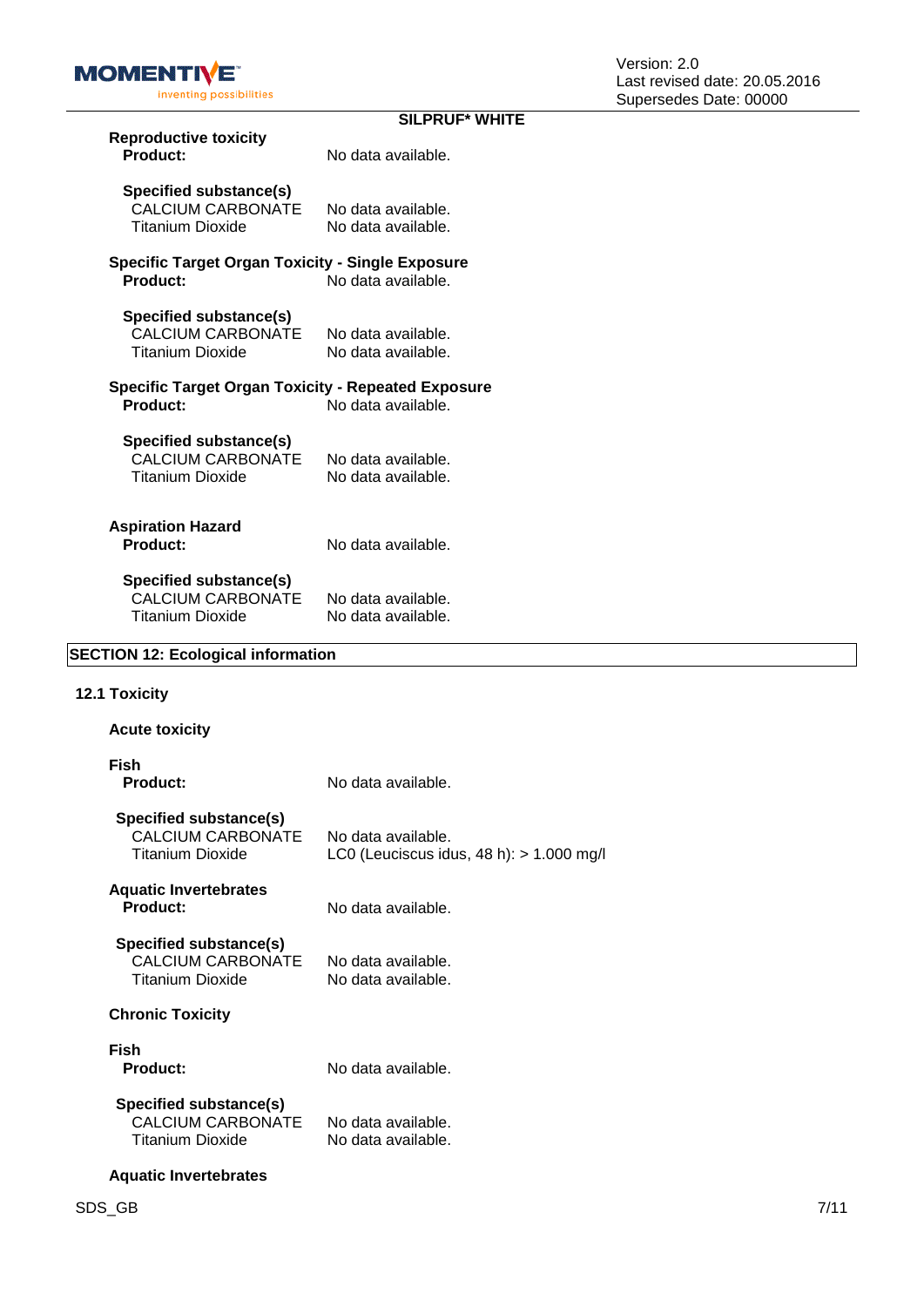

|                                                                               | <b>SILPRUF* WHITE</b>                                                                                                           |
|-------------------------------------------------------------------------------|---------------------------------------------------------------------------------------------------------------------------------|
| <b>Product:</b>                                                               | No data available.                                                                                                              |
| Specified substance(s)<br><b>CALCIUM CARBONATE</b><br><b>Titanium Dioxide</b> | No data available.<br>No data available.                                                                                        |
| <b>Toxicity to Aquatic Plants</b><br>Product:                                 | No data available.                                                                                                              |
| <b>Specified substance(s)</b><br>CALCIUM CARBONATE<br><b>Titanium Dioxide</b> | No data available.<br>No data available.                                                                                        |
| 12.2 Persistence and Degradability                                            |                                                                                                                                 |
| <b>Biodegradation</b><br><b>Product:</b>                                      | No data available.                                                                                                              |
| Specified substance(s)<br><b>CALCIUM CARBONATE</b><br><b>Titanium Dioxide</b> | No data available.<br>$0\%$                                                                                                     |
| <b>BOD/COD Ratio</b><br><b>Product</b>                                        | No data available.                                                                                                              |
| Specified substance(s)<br><b>CALCIUM CARBONATE</b><br><b>Titanium Dioxide</b> | No data available.<br>No data available.                                                                                        |
| <b>12.3 Bioaccumulative Potential</b><br><b>Product:</b>                      | No data available.                                                                                                              |
| Specified substance(s)<br>CALCIUM CARBONATE<br><b>Titanium Dioxide</b>        | No data available.<br>No data available.                                                                                        |
| 12.4 Mobility in Soil:<br><b>CALCIUM CARBONATE</b><br><b>Titanium Dioxide</b> | No data available.<br>Known or predicted distribution to environmental compartments<br>No data available.<br>No data available. |
| 12.5 Results of PBT and vPvB<br>assessment:                                   | No data available.                                                                                                              |
| <b>CALCIUM CARBONATE</b><br><b>Titanium Dioxide</b>                           | No data available.<br>No data available.                                                                                        |
| 12.6 Other Adverse Effects:                                                   | No data available.                                                                                                              |
|                                                                               |                                                                                                                                 |

# **SECTION 13: Disposal considerations**

| 13.1 Waste treatment methods |                                                               |
|------------------------------|---------------------------------------------------------------|
| <b>General information:</b>  | No data available.                                            |
| Disposal methods:            | Can be incinerated when in compliance with local regulations. |

## **SECTION 14: Transport information**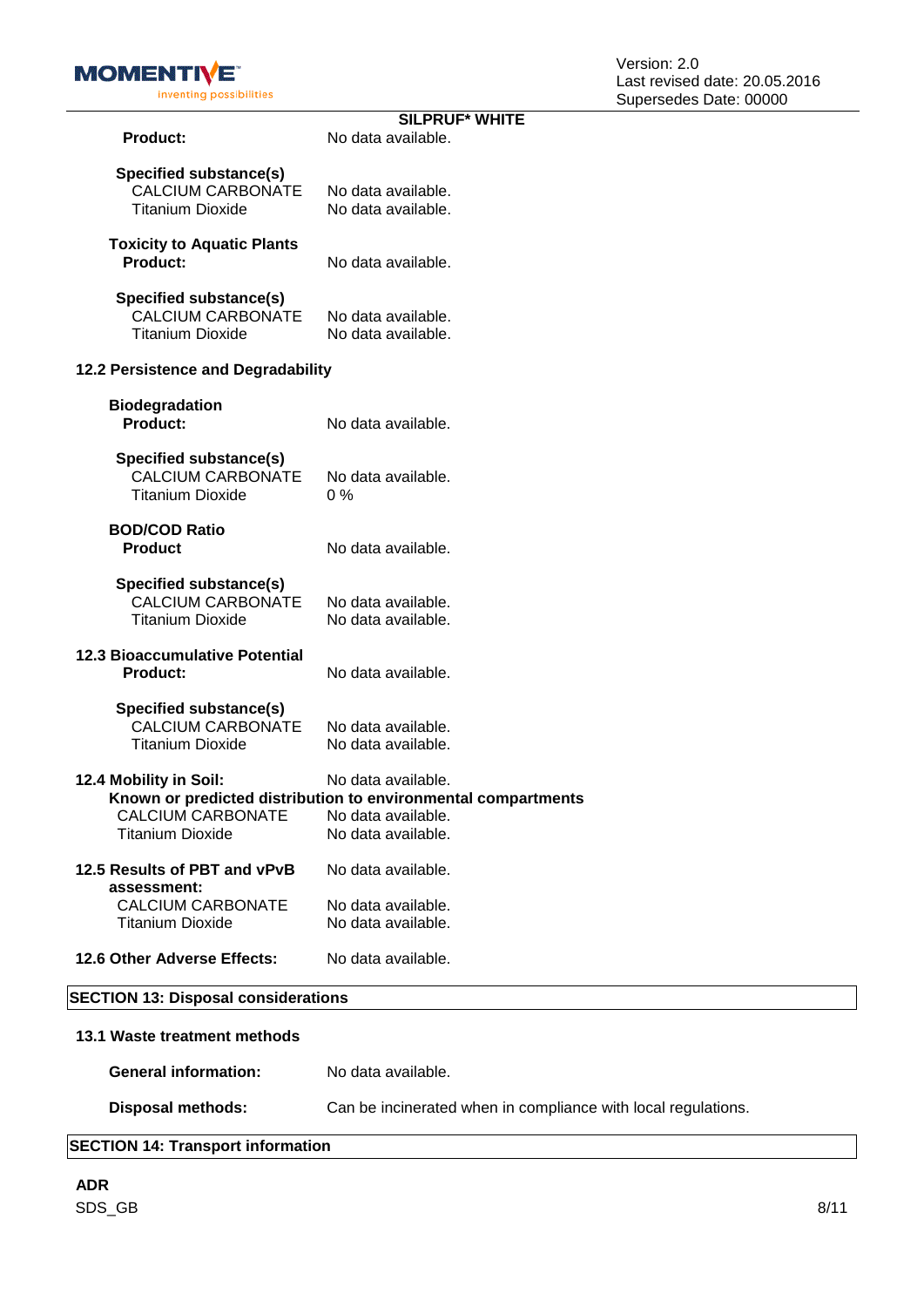## **SILPRUF\* WHITE**

Not regulated.

#### **ADN**

Not regulated.

## **RID**

Not regulated.

## **IMDG**

Not regulated.

## **IATA**

Not regulated.

| 14.6 Special precautions for user: | This product is not regarded as dangerous goods according to the<br>national and international regulations on the transport of<br>dangerous goods. Protect from moisture. Keep away from food,<br>foodstuff, acids and bases. keep away from odour sensitive<br>materials |
|------------------------------------|---------------------------------------------------------------------------------------------------------------------------------------------------------------------------------------------------------------------------------------------------------------------------|
|                                    |                                                                                                                                                                                                                                                                           |

## **14.7 Transport in bulk according to Annex II of MARPOL73/78 and the IBC Code**:

not applicable

#### **SECTION 15: Regulatory information**

**15.1 Safety, health and environmental regulations/legislation specific for the substance or mixture:**

#### **EU Regulations**

**Regulation (EC) No. 2037/2000 Substances that deplete the ozone layer:** none

**Regulation (EC) No. 850/2004 on persistent organic pollutants:** none

**Regulation (EC) No. 689/2008 Import and export of dangerous chemicals:** none

**Regulation (EC) No. 1907/2006, REACH Annex XIV Substances subject to authorisation, as amended:**  none

**Regulation (EC) No. 1907/2006 Annex XVII Substances subject to restriction on marketing and use:**  none

**Directive 2004/37/EC on the protection of workers from the risks related to exposure to carcinogens and mutagens at work.:** none

**Directive 92/85/EEC: on the safety and health of pregnant workers and workers who have recently given birth or are breast feeding.:** none

**Directive 96/82/EC (Seveso III): on the control of major accident hazards involving dangerous substances:** none

**EU. Regulation No. 166/2006 PRTR (Pollutant Release and Transfer Registry), Annex II: Pollutants:**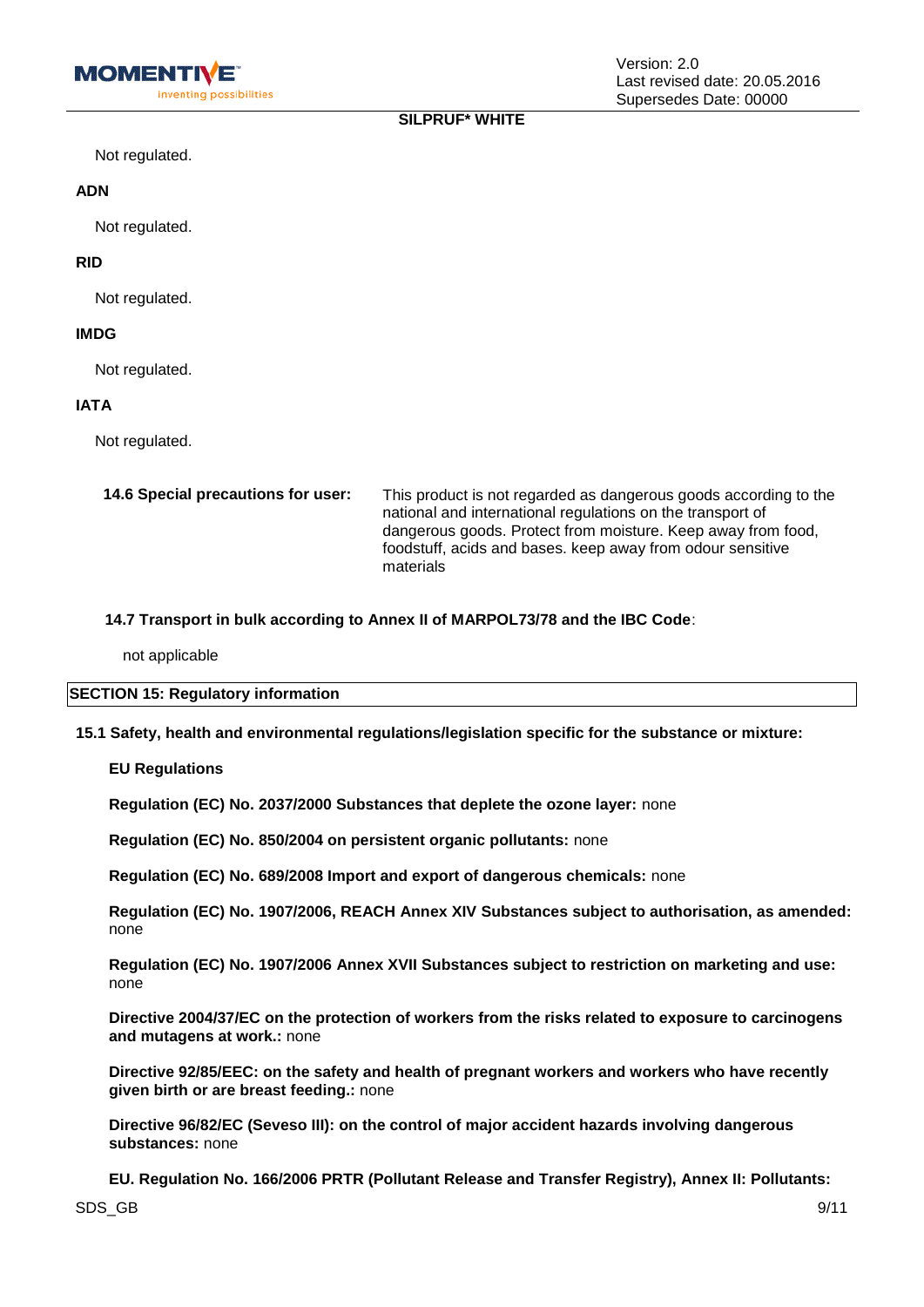

## **SILPRUF\* WHITE**

#### none

**Directive 98/24/EC on the protection of workers from the risks related to chemical agents at work:**  none

| <b>15.2 Chemical safety</b><br>assessment:                 | No Chemical Safety Assessment has been carried out. |
|------------------------------------------------------------|-----------------------------------------------------|
| <b>Inventory Status</b>                                    |                                                     |
| Australia AICS:                                            | y (positive listing)                                |
| Canada DSL Inventory<br>List:                              | y (positive listing)                                |
| EU EINECS List:                                            | y (positive listing)                                |
| Japan (ENCS) List:                                         | q (quantity restricted)                             |
| China Inventory of Existing<br><b>Chemical Substances:</b> | y (positive listing)                                |
| Korea Existing Chemicals<br>Inv. (KECI):                   | y (positive listing)                                |
| Canada NDSL Inventory:                                     | n (Negative listing)                                |

| 111V. 111EVI.            |                      |
|--------------------------|----------------------|
| Canada NDSL Inventory:   | n (Negative listing  |
| Philippines PICCS:       | y (positive listing) |
| US TSCA Inventory:       | y (positive listing) |
| New Zealand Inventory of | y (positive listing) |
| Chemicals:               |                      |
| Taiwan. Taiwan inventory | y (positive listing) |
| $(CSNN)$ :               |                      |
|                          |                      |

## **SECTION 16: Other information**

| Key literature references and<br>No data available.<br>sources for data:<br><b>Training information:</b><br>No data available. | <b>Revision Information:</b>                         | Not relevant. |
|--------------------------------------------------------------------------------------------------------------------------------|------------------------------------------------------|---------------|
|                                                                                                                                |                                                      |               |
|                                                                                                                                | Wording of the H-statements in section 2 and 3: none |               |
|                                                                                                                                |                                                      |               |

**Issue Date:** 20.05.2016